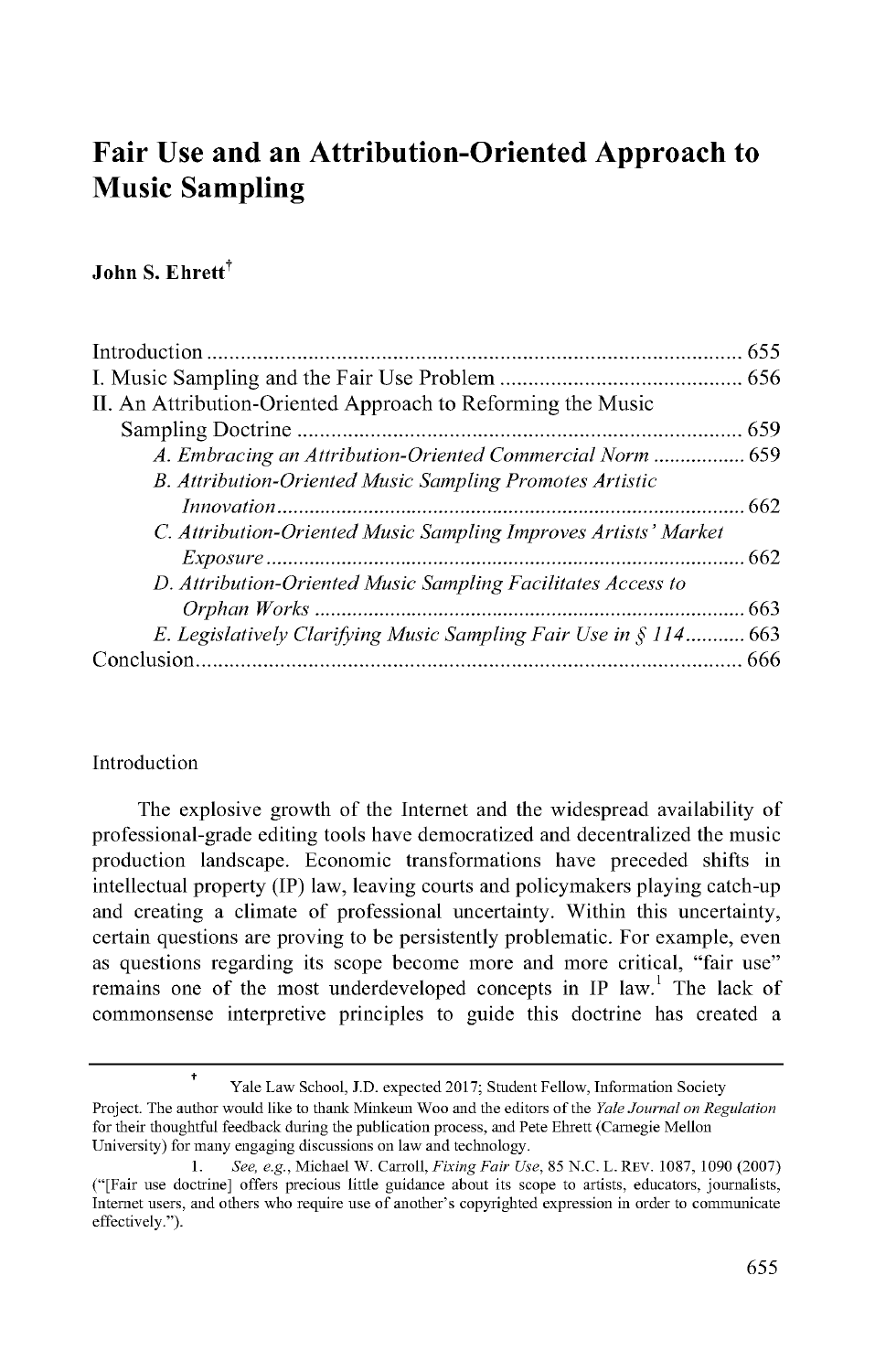patchwork of conflicting precedents across circuits<sup>2</sup> that risks chilling innovation in the music industry and in similar creative professions.

One crucial issue in music law revolves around the appropriate legal approach to *music sampling-"repurposing* a snippet of another artist's music"<sup>3</sup>-in creative projects. Since sampling always involves the reuse of another individual's intellectual property in one's own production, the practice necessarily triggers questions of copyright, transformation, and ownership. So far, however, no distinct statutory regime exists that specifically addresses the sampling question. Moreover, the issue fits uneasily within the bounds of current case law, which is divided across circuits, resulting in persistent uncertainty about the applicability of the various doctrines involved.<sup>4</sup> Accordingly, in the following analysis, I offer a novel proposal for moving the legal framework for music sampling closer to the appropriate-use standards that exist in other professions. My argument proceeds by first emphasizing the significance of this issue in the music-production context (particularly given current industry trends), and subsequently sketching corrective suggestions in the realms of both *commercial norms* and *legislative reform.*

I. Music Sampling and the Fair Use Problem

Music sampling is by no means a new phenomenon.<sup>5</sup> Access to digital technology, however, has dramatically facilitated the growth of sample-heavy musical compositions that draw upon multiple artists' works in the course of producing a finished product.<sup>6</sup> In the words of British disc jockey Mark Ronson, the producer behind the global mega-smash "Uptown Funk!."<sup>7</sup> "I think you'd be really hard-pressed to listen to something today and not be able to at least find four bars of it that's completely derivative of something else. And that's why I think it's through playing with technology and sounds and atmospheres that original stuff comes."<sup>8</sup>

6. *See, e.g.,* Menell, *supra* note 4, at 483-84.

<sup>2.</sup> *See infra* note 13 and accompanying text.

<sup>3.</sup> *Digital Music Sampling: Creativity or Criminality?,* NPR (Jan. 28, 2011), http: //www.npr.org/20 11 *01/ 28/* 133306353 /Digital-Music-Sampling-Creativity-Or-Criminality.

*<sup>4.</sup> See* Peter S. Menell, *Adapting Copyright for the Mashup Generation,* 164 U. PA. L. REV. 441, 489 (2016) ("[W]ithout a clear resolution of this interpretive issue, everyone bears the costs of legal uncertainty.").

*<sup>5.</sup> See* Jeremy Beck, *Music Composition, Sound Recordings and Digital Sampling in the 21st Century: A Legislative and Legal Framework to Balance Competing Interests, 13 UCLA ENT.* L. REV. 1, 30 (2005) ("[U]nderlying concepts and aesthetics of sampling have long been a part of [Western music] history.").

<sup>7.</sup> Ryan Faughnder, *Taylor Swift's "1989," Mark Ronson's "Uptown Funk" Top Midyear Charts,* L.A. TIMES (July 3, 2015), http://www.latimes.com/entertainment/envelope/cotown/la -et-ct-big-surprise-taylor-swift-1989-sales-chart-20150702-story.htrnl ("["Uptown Funk!"] sold 4.88 million units and was streamed 368 million times in the first half of the year.").

<sup>8.</sup> *Why Would More than 500 Artists Sample the Same Song?,* NPR (June 27, 2014), http://www.npr.org/2014/06/27/322721353/why-would-more-than-500-artists-sample-the-same-song.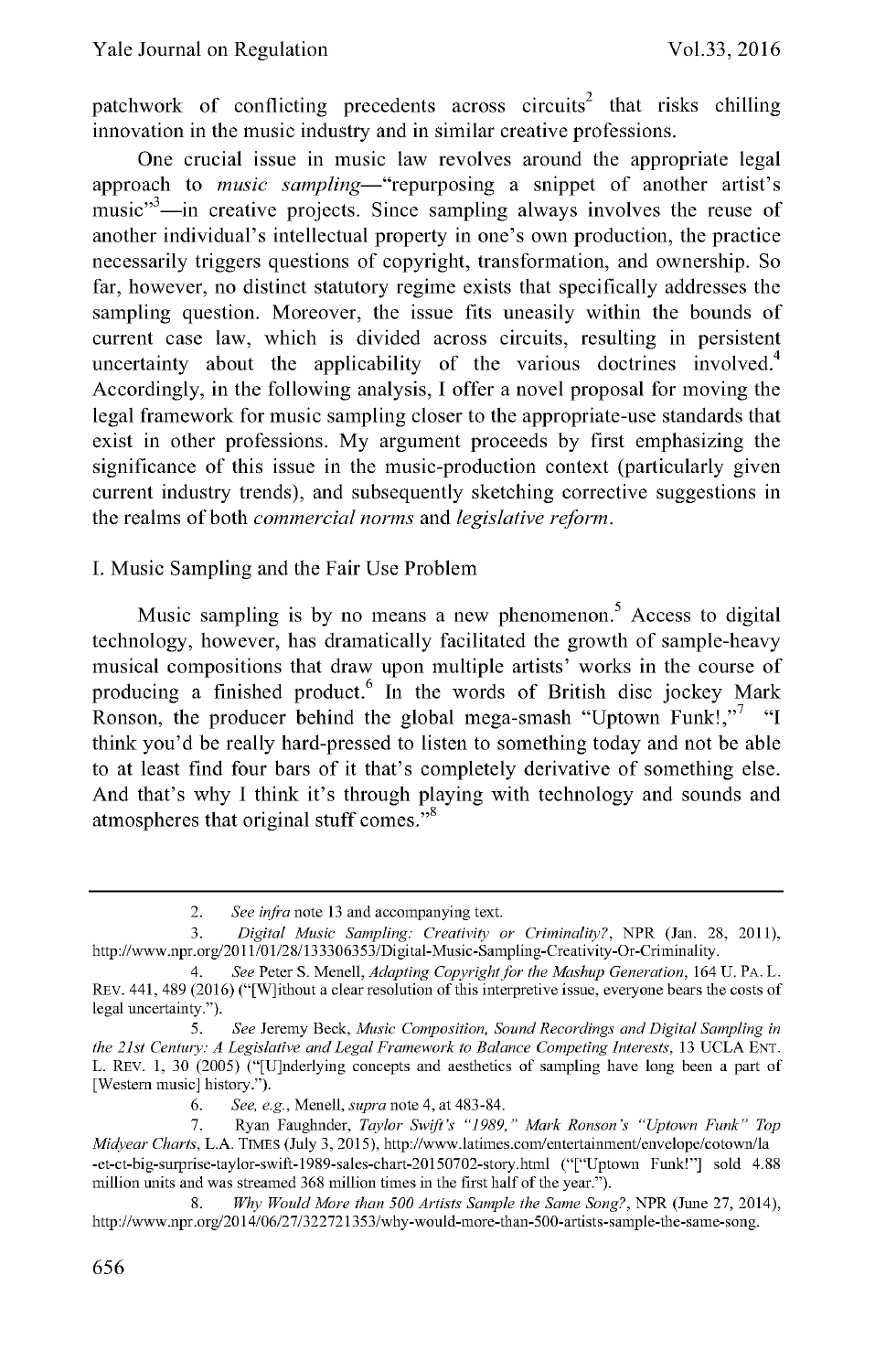Currently, paid content licenses are oftentimes required before musicians may permissibly employ samples from other artists in their own creative works.<sup>9</sup> While the Supreme Court has not formally ruled on the issue, *Bridgeport Music, Inc. v. Dimension Films<sup>10</sup>*was the first federal circuit court case to consider digital music sampling, and one that has been widely influential." *Bridgeport Music* hinged on "the use of a sample from the composition and sound recording 'Get Off Your Ass and Jam' ('Get Off') in the rap song '100 Miles and Runnin" ('100 Miles'), which was included in the sound track of the movie *I Got the Hook Up (Hook Up)."'<sup>1</sup>2* At the appellate stage, the producers of the original recording challenged the district court's ruling that the film producers' use of the sample had been de minimis, and therefore permissible.<sup>13</sup> In ruling for the plaintiff, the Sixth Circuit issued an imperative both simple and blunt: "Get a license or do not sample."<sup>14</sup> Three distinct principles informed the court's holding:

*1. Statutory Requirement:* The Sixth Circuit admitted that its ruling was constrained by a statute predating the digital era, but the court nonetheless adopted a "'literal reading' approach" to the Copyright Act's relevant provisions. **15** Specifically, the Sixth Circuit's rejection of the permissibility of any de minimis sampling was—in the court's own words—a " result... dictated by the applicable statute."<sup>16</sup>

12. *Bridgeport Music,* 410 F.3d at 795.

13. Bridgeport Music, Inc. v. Dimension Films, 230 F. Supp. 2d 830, 841 (M.D. Tenn. 2002), *rev'd,* 383 F.3d 390 (6th Cir. 2004), *republished as modified on reh'g,* 401 F.3d 647 (6th Cir. 2004), *amended on reh'g,* 410 F.3d 792 (6th Cir. 2005), *rev'd,* 401 F.3d 647 (6th Cir. 2004), *amended on reh 'g,* 410 F.3d 792 (6th Cir. 2005).

14. *Bridgeport Music,* 410 F.3d at 801; *cf* 17 U.S.C. § 114 (2012) (setting out the controlling law).

15. *Bridgeport Music,* 410 F.3d at 805.

16. *Id.* at 801. The rejection of de minimis sampling in this way placed the Sixth Circuit's ruling at odds with a previous decision of the Ninth Circuit allowing for "simple, minimal and insignificant" sampling. *See* Newton v. Diamond, 388 F.3d 1189, 1196 (9th Cir. 2004).

*<sup>9.</sup> See* A. Dean Johnson, *Music Copyrights: The Need for an Appropriate Fair Use Analysis in Digital Sampling Infringement Suits,* 21 FLA. ST. U. L. REV. 135, 164 (1993) ("[T]he music industry is heading in the direction *of pro forma* licensing of samples before they are used in any new composition.").

<sup>10. 410</sup> F.3d 792 (6th Cir. 2005).

<sup>11.</sup> A Westlaw search demonstrates that at least seventy federal court cases, both inside and outside the Sixth Circuit, have since cited or discussed *Bridgeport Music.* The logic of *Bridgeport Music* has been explicitly espoused by the Tenth Circuit, which cited *Bridgeport Music* in ruling that "[i]n order for a party in [plaintiff's] position to lawfully use preexisting, copyrighted musical works to create and sell its sound recordings, it must first secure the appropriate licensing from the copyright owners of those musical works." Palladium Music, Inc. v. EatSleepMusic, Inc., 398 F.3d 1193, 1199 (10th Cir. 2005). Moreover, *Bridgeport Music* has even been cited as persuasive authority by the Federal Court of Justice of Germany in grappling with a similar question. *See* Neil Conley & Tom Braegelmann, *English Translation: Metall Auf Metall (Kraftwerk, et al. v. Moses Pelham, et al.),* Decision of the German Federal Supreme Court No. I Zr 112/06, Dated November 20, 2008, 56 J. COPYRIGHT **SOC'Y** U.S.A. 1017, 1028 (2009) (providing an English translation of the German court's ruling). *See generally* Tracy Reilly, *Good Fences Make Good Neighboring Rights: The German Federal* Supreme Court Rules on the Digital Sampling of Sound Recordings in Metall auf Metall, 13 MINN. J.L. SCI. & **TECH.** 153 (2012) (further contextualizing these cases and issues).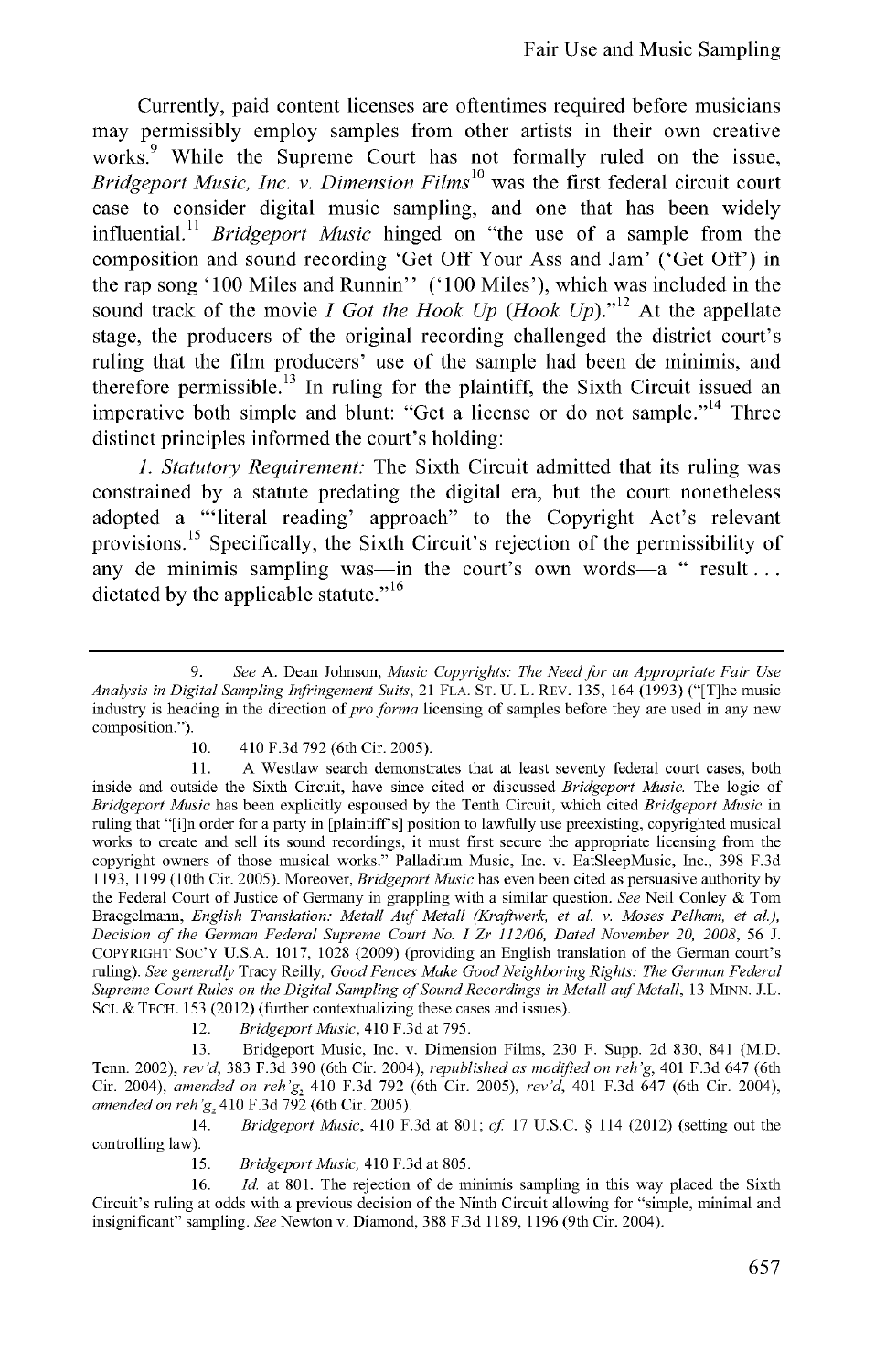*2. Sufficiency of Licenses:* Citing free-market principles, the court argued that "[t]he sound recording copyright holder cannot exact a license fee greater than what it would cost the person seeking the license to just duplicate the sample in the course of making the new recording."<sup>17</sup> In other words, the court believed that copyright holders possessed a sufficient financial incentive to set the price for content licenses at a rate lower than what it would cost a music producer to simply replicate—in their own studio, ostensibly using similar instruments and techniques, and without fearing accusations of copyright infringement—the sound pattern for which a sampling license might be sought. Accordingly, in the court's view, the current licensing system acceptably balanced the interests involved.<sup>18</sup>

*3. Physical Taking:* The court alleged that "[f]or the sound recording copyright holder, it is not the 'song' but the sounds that are fixed in the medium of his choice. When those sounds are sampled they are taken directly from that fixed medium. It is a physical taking rather than an intellectual one.<sup>5,19</sup> Since a sample takes an actual snippet of material from a finished product, rather than simply replicating a string of musical notes,  $^{20}$  licensing is required.  $^{21}$ 

Due to cost, inconvenience, and other ongoing challenges in licensing, an extensive literature has already discussed many of the problems with the current copyright regime governing music sampling, and a diverse array of solutions has been introduced.<sup>22</sup> Many of these solutions rely on broader invocation of abstracted legal standards—"substantial," "substantive," etc.—for

21. *Bridgeport Music,* 410 F.3d at 801.

22. Christopher C. Collie & Eric D. Gorman, *Digital Sampling of Music and Copyrights: Is It Infringement, Fair Use, or Should We Just Flip a Coin?,* 2011 B.C. **INTELL.** PROP. **& TECH.** F. 1, 7 (proposing a statutory scheme in which "the original author would no longer be able to deny others from using his copyrighted work, but once the sampler 'turns a profit' from their copied work, the copyright owner would then begin to collect his portion of the profits."); Menell, *supra* note 4, at 489 (arguing for "the establishment of a proportional compulsory license for mashup music"); Lucille M. Ponte, *The Emperor Has No Clothes: How Digital Sampling Infringement Cases Are Exposing Weaknesses in Traditional Copyright Law and the Needfor Statutory Reform,* 43 AM. Bus. L.J. 515, 555 (2006) ("In the digital sampling context, a revised definition of fair use would primarily focus on whether or not the digital samples substantively add to or create a new expression based upon the existing score or recording without necessarily applying all four factors of fair use."); Margaret **E.** Watson, *Unauthorized Digital Sampling in Musical Parody: A Haven in the Fair Use Doctrine?*, 21 W. NEW **ENG.** L. REV. 469, 511 (1999) (advocating for the protection of some music sampling under existing parody doctrine); John S. Pelletier, Note, *Sampling the Circuits: The Case for a New Comprehensive Scheme for Determining Copyright Infringement as a Result of Music Sampling,* <sup>89</sup> WASH. U. L. REV. 1161, 1194 (2012) (proposing a legislative scheme in which "[s]ampling shall be an infringing use if the unlicensed use of a sample constitutes a sufficiently substantial use of the underlying musical composition or sound recording").

<sup>17.</sup> *Bridgeport Music,* 410 F.3d at 801.

<sup>18.</sup> *Id.* at **801.**

<sup>19.</sup> *Id.* at 802.

<sup>20.</sup> *Cf* Christopher D. Abramson, *Digital Sampling and the Recording Musician: A Proposal for Legislative Protection,* 74 N.Y.U. L. REV. 1660, 1667-78 (1999) ("[S]ampling from [commercially released records or CDs] goes a step further than either synthesizers, one-note synthesizer-like sampling, or self-sampling. It allows a producer of music to save money (by not hiring a musician) without sacrificing the sound and phrasing of a live musician in the song.").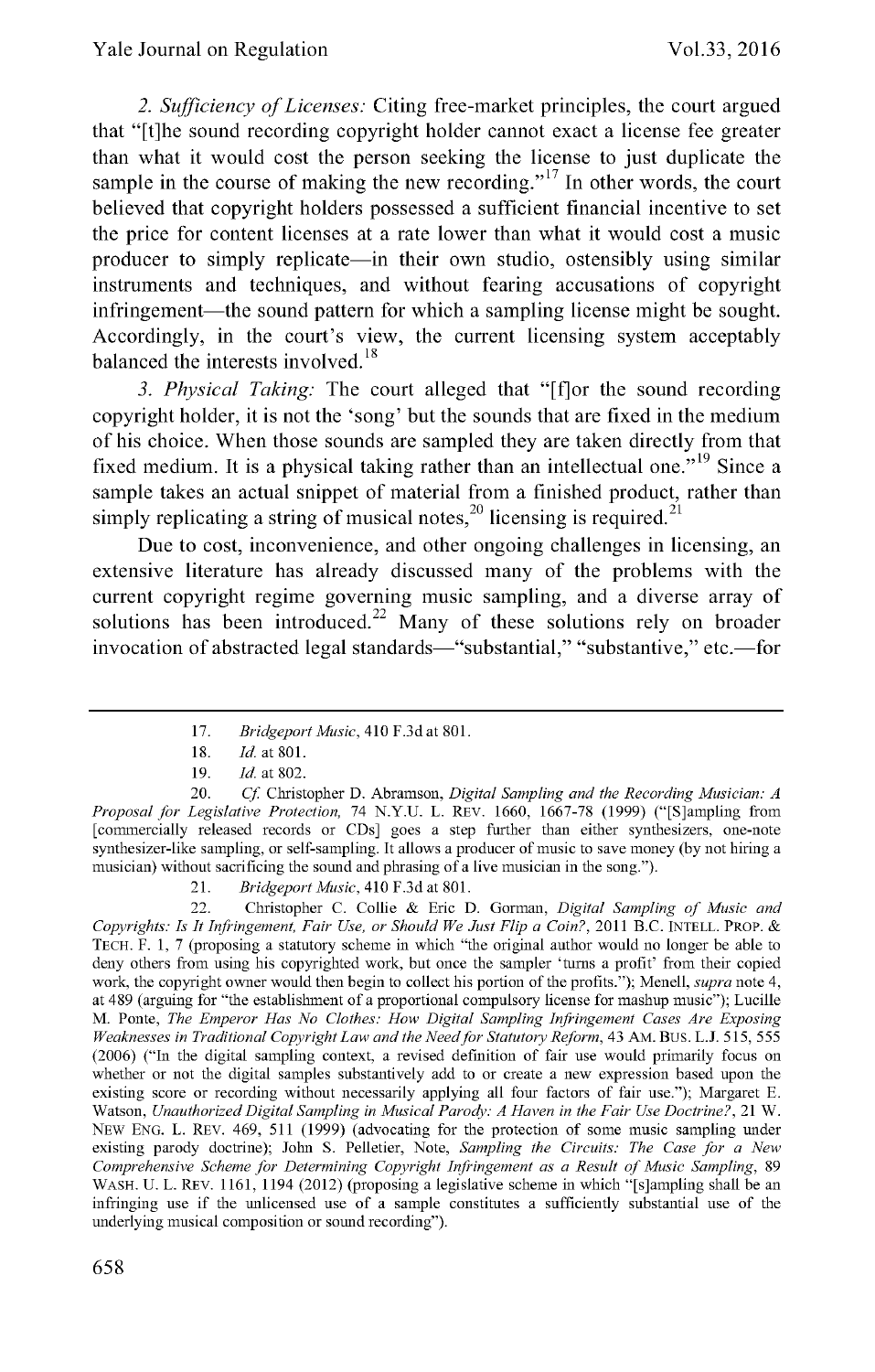what constitutes permissible and impermissible use of music samples.<sup>23</sup> Such standards, however, quickly encounter the same problems of indeterminacy present in the status quo: who is best situated to judge whether or not a use is "substantial"? The regime I propose here is thus unique: it draws upon the norms of proper citation and attribution common to creative professions outside the music industry.

### II. An Attribution-Oriented Approach to Reforming the Music Sampling Doctrine

The legislative regime surrounding music sampling is particularly ripe for reform, and the idea of adopting "a more sociological approach to exceptions in the copyright law, particularly with respect to digital music sampling.<sup> $324$ </sup> is not unprecedented in the extant literature. In keeping with this overarching sensibility, my proposal begins with the advance of a new commercial norm of *attribution* where sampling is concerned, and proceeds to recommend codification of this norm through a sampling-focused amendment to the Copyright Act. I conclude by presenting a draft of a possible Copyright Act amendment that encompasses the suggestions presented throughout this discussion-an amendment under which the *Bridgeport Music* court would likely have reached a substantially different result.

#### *A. Embracing an Attribution-Oriented Commercial Norm*

I propose a fundamentally simple commercial norm, which undergirds my suggested legal reform: if one uses an *unlicensed* sample from another artist, up-front attribution must be provided in the metadata of the song that incorporates the sample; conversely, if one chooses to *license* a desired sample, no overt attribution within the song's metadata need be required (though artists whose work is sampled ought to still be credited in any material accompanying the song that highlights those who participated in its creation).

Suppose that artist DJ Alito produces an electronic dance music song, which he titles "Sounds Like Textualism." As part of his song's hook, DJ Alito decides to use a sample from a punk-rock song—"Incorporation Station"—by the band The Jurists. DJ Alito now faces a choice: whether or not to pursue a formal licensing arrangement with The Jurists for the use of the "Incorporation Station" sample. Under the norm I outline, if DJ Alito elects not to pursue a license, in order to avoid legal sanction the song *must be marketed publicly, and distributed for radio and streaming airplay,* as "Sounds Like Textualism

<sup>23.</sup> See, e.g., Ponte, supra note 22; Pelletier, supra note 22.

<sup>24.</sup> William Y. Durbin, Note, *Recognizing* the *Grey Toward a New View of the Law* Governing Digital *Music Sampling Informed by* the *First Amendment,* 15 WM. & MARY BILL RTS. J. 1021, 1048 (2007).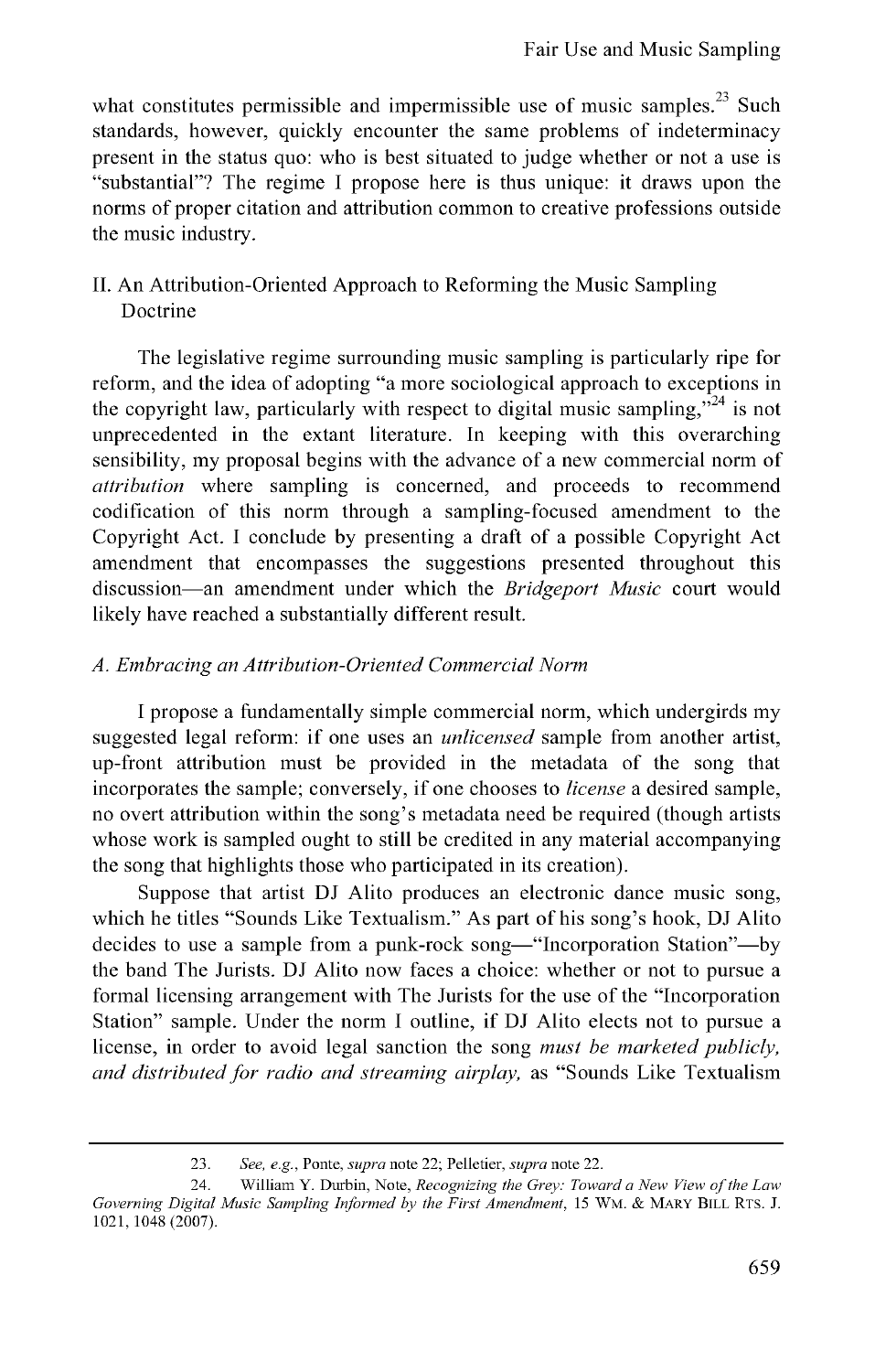(samp. The Jurists),<sup>25</sup>**by DJ Alito. '26** Otherwise, **DJ** Alito can pay for a license and market the song as "Sounds Like Textualism, **by DJ** Alito." In both cases, **DJ** Alito would be required to provide an acknowledgement of The Jurists's contribution in the production credits associated with the song, but only in the latter case would **DJ** Alito be required to pay a separate fee.

This shift would bring the music sampling regime into conformity with the best practices of other professions. Across academic, legal, scientific, and literary domains, the substance of the work produced in the course of business—written products—in most cases includes some replication of other creators' content: what matters is *proper attribution,* and where the use of such content is reasonably limited, researchers are not required to obtain licenses from the individual authors of such written works.<sup>27</sup> Consider the academic and legal domains as examples. When users pay for a license for a research service such as JSTOR or Westlaw,  $28$  they are paying for ease of access to content, not the right to use the content itself. It is permissible to incorporate a block quotation from an article accessed via **JSTOR** into one's own work product and then disseminate that work product under one's own name, insofar as proper attribution to the original author is provided. The *Bridgeport Music* court noted that "[w]hen you sample a sound recording you know you are taking another's work product,<sup>"29</sup> yet such a principle is *not* understood to block properly attributed quotation in other creative fields.

Two counterarguments may be raised against the proposal outlined here: first, that a fundamental difference exists between work that necessarily builds on its predecessors (e.g. academic research) and work that is strictly creative; second, that a fundamental difference exists between use of the attribution norm in a not-for-profit environment and the use of this norm in a for-profit environment. Each warrants consideration in turn.

**<sup>25.</sup>** Note that a similar formulation-"Sounds Like Textualism, **by DJ Alito &** The Jurists"-would not be an appropriate alternative: **the** association of **DJ** Alito and The Jurists as coauthors implies that the song was a collaborative project in which both artists willingly and actively participated, a scenario which would not be **the** case here. **Cf** Menell, *supra* note 4, at **506** ("It is not difficult to imagine that Rick Springfield might not appreciate Girl Talk's weaving a rap song about oral sex between verses of his hit recording 'Jessie's Girl."'). Similarly, **the** formulation "Sounds Like Textualism (feat. The Jurists), **by DJ** Alito" suggests to listeners that The Jurists's contribution to **the** song was both *collaborative* and *novel* (as in, performing new music rather than sampling old material).

**<sup>26.</sup>** While **the** use of samples from multiple artists might cause **the** proposed song title to become unwieldy, this is no automatic bar to commercial viability: established artists have successfully released songs crediting a long list of contributors. *See, e.g., All I Do Is Win (Remix) [feat. T-Pain, Diddy, Nicki Minaj, Rick Ross, Busta Rhymes, Fabolous, Jadakiss, Fat Joe &* **Swizz** *Beatz]* **-** *Single byDJKhaled,* (June **8,** 2010) (downloaded using iTunes).

**<sup>27.</sup>** *See Copyright Crash Course. Building on Others' Creative Expression,* **U.** TEX. LIBR. (2012) ("When we create materials in an educational setting, fair use is part of a web of authority we rely on to use others' works **....** We rely on implied licenses to make reasonable academic uses of **the** works we find freely available on **the** open Web.").

**<sup>28.</sup>** *See, e.g., Westlaw Subscriber Agreement,* **THOMSON** REUTERS **(2016),** https://lawschool.westlaw.com/marketing/display/mi/75 (describing how subscribers receive **"a** nonexclusive, non- transferable, limited license to access Westlaw").

**<sup>29.</sup>** Bridgeport Music, Inc., v. Dimension Films, 410 **F.3d 792, 801** (6th Cir. **2005).**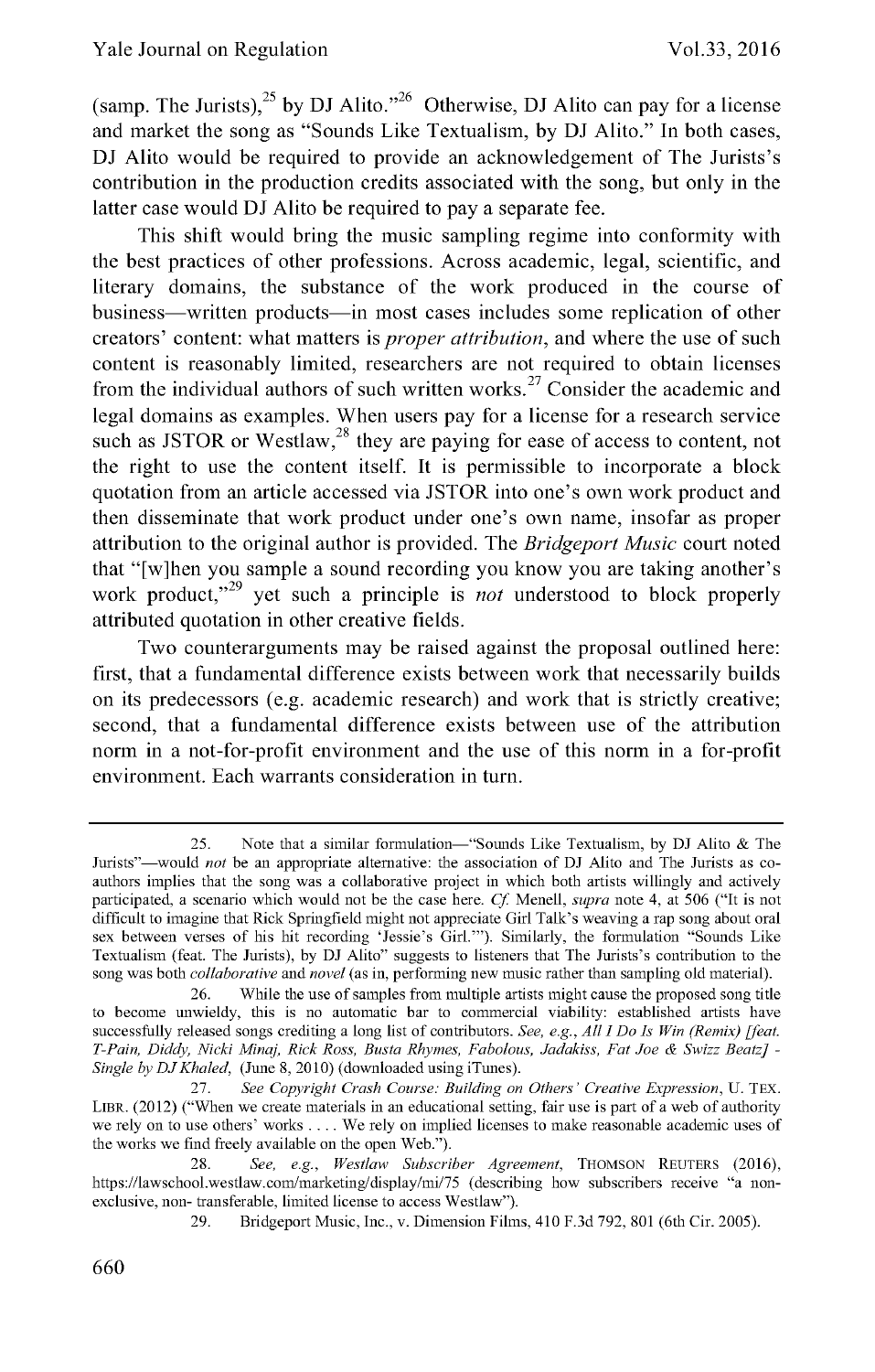First, the sampling of creative work, such as fiction writing, is held to a similar standard as those enterprises designed to build on predecessors' contributions, where the use of other authors' content is concerned. As copyright attorney Howard Zaharoff explains, "quoting fiction for purposes of criticism or review is generally found to be fair use, provided the amount taken is reasonable. But beware: quoting previously unpublished material of any kind, fact or fiction, is rarely considered fair use.<sup>330</sup> The model proposed in this Comment accords with the framework Zaharoff identifies: material *once published* may be properly sampled, and this material must be *quoted* (i.e. properly attributed). Music sampling should be treated no differently.

Second, the fact that many attribution-oriented norms presently exist in a *nonprofit* context does not make the use of these norms inappropriate in a *commercial* context. Consider the example of attorney work product. Work product is generated for commercial purposes: attorneys are paid by their clients to produce motions, briefs, and other filings. Quotations from other works-works for which the attorney presumably does not hold the copyright-are both commonplace and expected, insofar as the attorney properly cites the sources. For example, attorneys who cite this Comment in their brief must provide proper attribution of any quotes from the Comment they use, $31$  but the attorneys may still receive payment from their clients for producing the brief in question. A commercial transaction thus occurs in which a work containing quotes from external sources is exchanged for money; the author of the quotations does not receive a portion of the gains from this transaction, yet this is understood to be permissible if proper attribution is provided. The music sampling regime I propose parallels this commonly accepted practice.

Accordingly, the existence of "another's work product" logically should not be the dispositive element: instead, the question should be framed around whether or not "another's work product" is *held out as one's own*.<sup>32</sup> The creator need not *independently* license the content they quote or cite, but the failure to provide attribution is a legally actionable wrong under current copyright laws. The current range of damages for copyright violation might thus be levied upon noncompliant samplers. This framework also addresses the *Bridgeport Music* court's concern over whether sampling constitutes a physical or intellectual "taking": it correctly reframes the matter as one of intellectual property, the use of which must only occur within a framework of proper attribution.<sup>33</sup>

<sup>30.</sup> Howard G. Zaharoff, *A Writer's Guide to Fair Use,* WRITER'S DIGEST (Jan. 18, 2001), http://www.mbbp.com/uploads/1437/doc/A Writers Guide to Fair Use.pdf.

<sup>31.</sup> *See* Thomas J. Stueber, *Due Diligence in Drafting: Copyrights in Legal* Documents, 64 **BENCH &** B. OF MINN. 18, 22 (2007) ("If you are relying on the fair use doctrine, the simplest way to avoid infringement is to put quotation marks around the material and give attribution to the original author.").

<sup>32.</sup> *Bridgeport Music,* 410 F.3d at 801.

<sup>33.</sup> *Id.* at 802.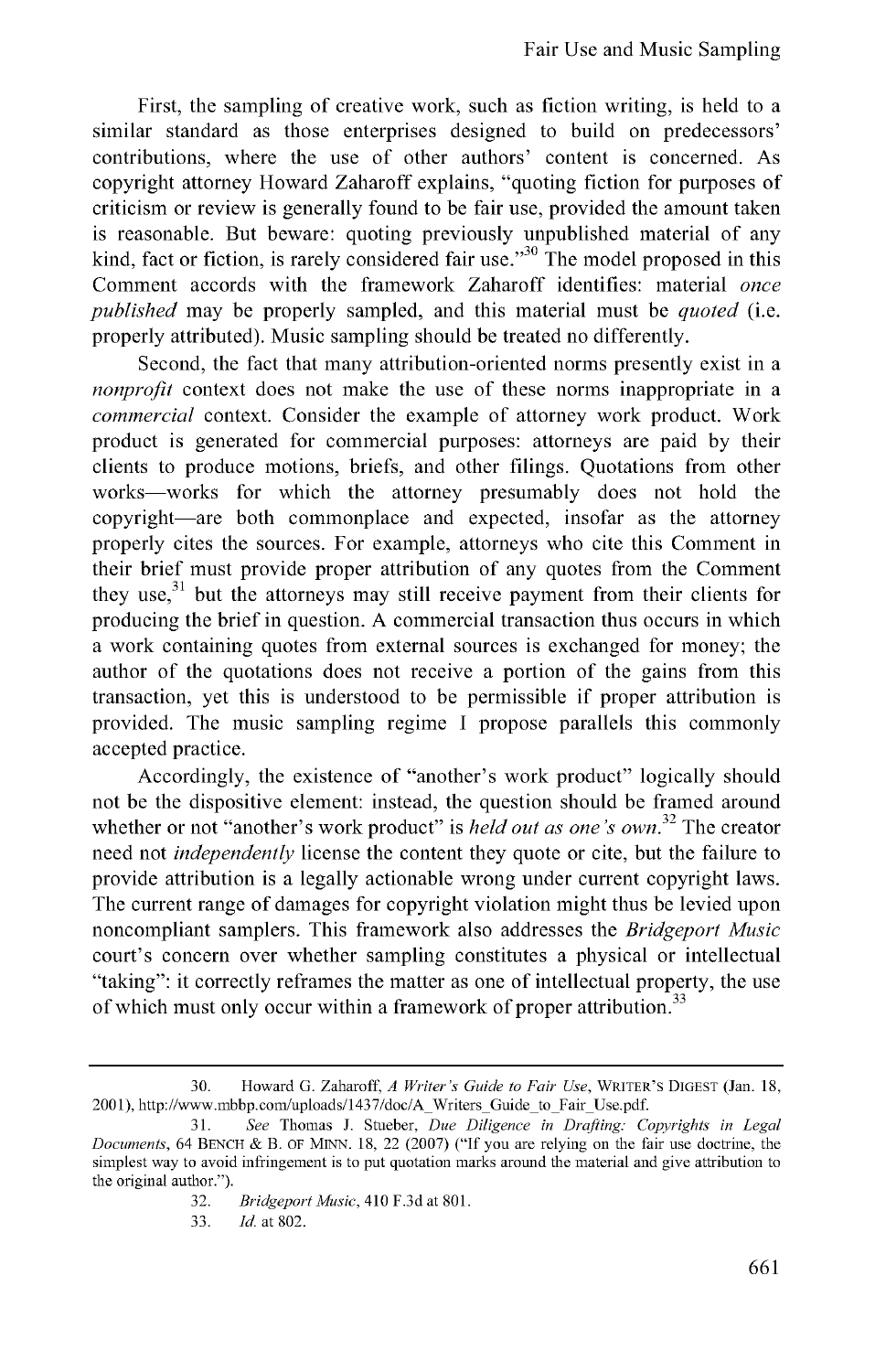Adopting this attribution-oriented model produces three significant advantages to the industry over the current approach:

#### *B. Attribution-Oriented Music Sampling Promotes Artistic Innovation*

This attribution-oriented approach to the music sampling regime would allow artists to produce remixes, reinterpretations, and other transformative musical works without the imminent fear of litigation. Under the current license-heavy landscape—or under any other proposed regime that still mandates licenses in most cases involving limited sampling<sup>34</sup>—"up-andcoming artists, who sample numerous fragments of copyrighted material to create a truly innovative musical composition, may not be able to afford the numerous licensing fees the artists would be subject to; thus stifling creativity."<sup>35</sup>

#### *C. Attribution-Oriented Music Sampling Improves Artists' Market Exposure*

Promoting this attribution-oriented mechanism facilitates exposure for the artists whose work is sampled, including little-known artists who might otherwise not reach a diverse audience. For instance, an independent musician whose work is sampled or featured in a popular Billboard Hot  $100^{36}$  song (and credited accordingly) can gain instant name recognition and reap associated financial gains.<sup>37</sup> This advantage, which empirical research has already borne out, naturally aligns with the common-sense notion that "a sample does not usually detract from the original song's market; indeed, it may actually enhance

<sup>34.</sup> For examples of proposed regimes increasing licensing requirements, see Collie & Gorman, *supra* note 22; Menell, *supra* note 4.

<sup>35.</sup> Rahmiel David Rothenberg, *Sampling: Musical Authorship out of Tune with the Purpose of the Copyright Regime,* 20 ST. THOMAS L. REV. 233, 248 (2008); *see also* Lauren Fontein Brandes, *From Mozart to Hip-Hop: The Impact of* Bridgeport v. Dimension Films *on Musical Creativity,* 14 UCLA ENT. L. REV. 93, 124 (2007) ("Sample licenses typically cost between \$1,000 and \$5,000, but samples for popular recordings can cost several times those amounts.").

<sup>36.</sup> *See The* Hot 100, BILLBOARD, http://www.billboard.com/charts/hot-100 (last visited Nov. 4, 2015).

<sup>37.</sup> *See* W. Michael Schuster, *Fair Use, Girl Talk, and Digital Sampling: An Empirical Study of Music Sampling's Effect on the Market for Copyrighted Works,* 67 OKLA. L. REV. 443 (2013) (finding a positive correlation between the use of hip-hop samples in derivative work and purchases of the songs from which the samples came). For an example of how one performer's being credited as a "featured artist" on a mainstream artist's popular song led to a dramatic increase in professional exposure, see Bobby Olivier, *How an* **N.J** *Singer's Simple Hook Became the No. 1 Song in the World,* NJ.COM (Apr. 23, 2015) http://www.nj.com/entertainment/music/index.ssf/2015/04/how an nj singers simple hook became th e no 1 song.html. It bears mention that while under the current paradigm, artists whose work is sampled could in theory negotiate for "featured artist" credit in lieu of charging licensing fees, this is not a prevailing commercial norm. *See, e.g.,* Johnson, *supra* note 9, at 164. The two-pronged legal framework proposed here streamlines this process, thereby reducing the transaction costs associated with contract negotiation. Among other advantages, this framework facilitates the efficient bargaining that allows artists' and samplers' relative valuations of *attribution credit* versus *cash* to reach Paretooptimal outcomes. *Cf* R.H. Coase, *The Problem of Social Cost* 3 J. L. & ECON. 8 (1960) (predicating the attainment of efficient economic results on costless bargaining).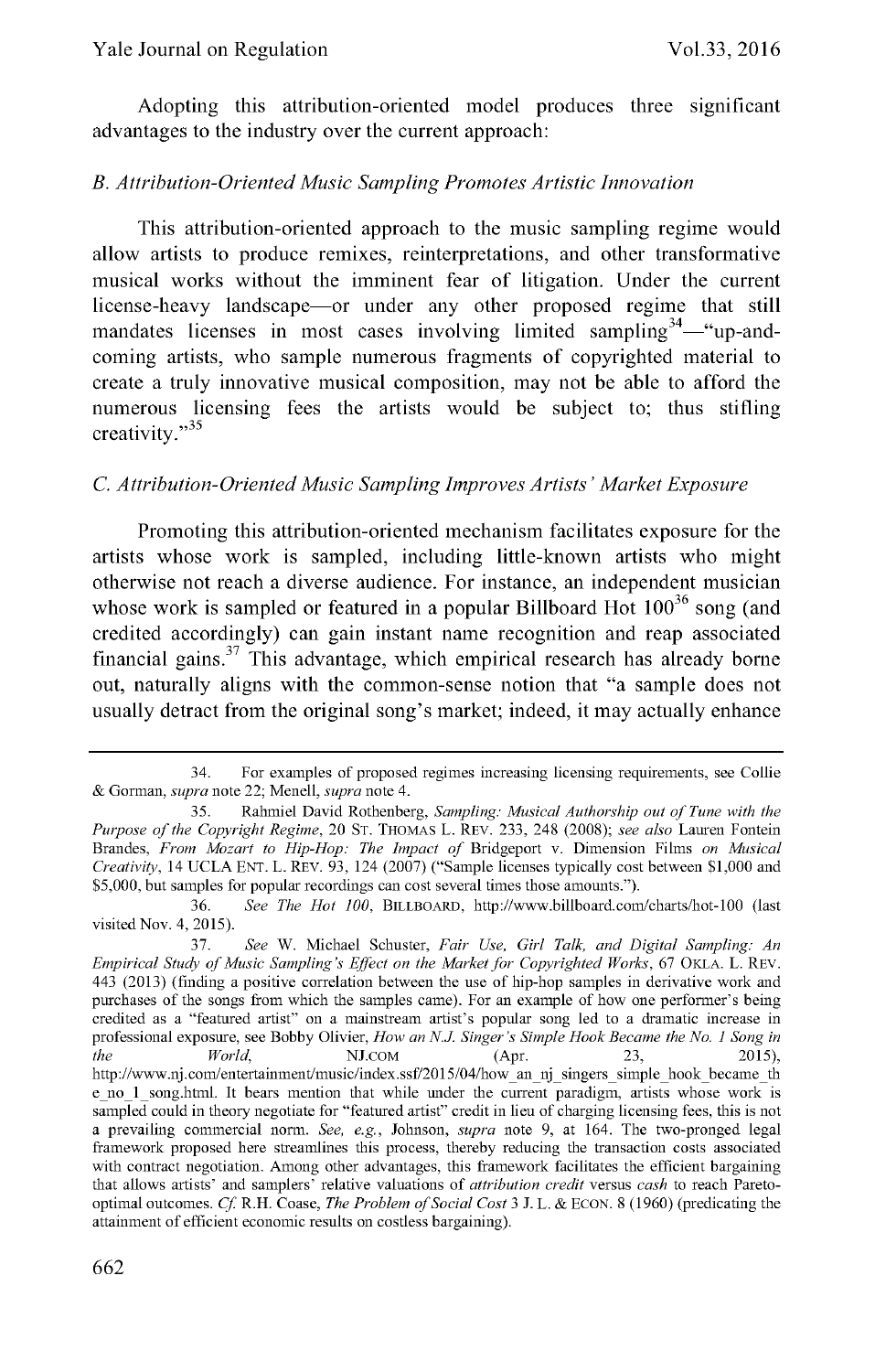it by renewing interest in a previous 'hit.' $38$ <sup>38</sup> Therefore, both rising and established artists can reap *long-term* financial gains by embracing the attribution-oriented model.

#### *D. Attribution-Oriented Music Sampling Facilitates Access to Orphan Works*

The problem of orphan works arises where a recording exists, but no license holder can be identified.<sup>39</sup> A situation where license holders cannot be identified produces one of two outcomes: either a creative work will go unproduced or un-supplemented, or artists will simply adopt a laissez-faire approach to copyright law, as even the *Bridgeport Music* court recognized: "[J]ust as many artists and companies choose to sample and take their chances, it is likely that will continue to be the case."<sup>40</sup> Assuming that such extralegal behavior is normatively undesirable, this proposed attribution-oriented regime resolves this dilemma. Under this proposed regime, a given orphan work can be sampled by another artist if proper identification and contribution credit is provided, without the need to track down an unknown license holder (or, alternatively, pursue extensive negotiation with the companies to which artists were previously signed-a process that could potentially demand burdensome payments). Allowing an attribution-oriented sampling mechanism to exist alongside traditional licensing channels would prevent orphan works (or older works that exist in the interstices of current federal copyright law) $41$  from falling into a totally unusable "limbo" state. This benefit constitutes a significant net advantage over the current system and encourages the development of creatively reinterpretive projects.

#### **E.** *Legislatively Clarifying Music Sampling Fair Use in* **§** *114*

Due to the failure of the judicial system to produce a coherent legal framework governing music sampling, legislative reform likely offers the best

<sup>38.</sup> Nancy L. McCullough, *Making the Case Against Illicit Sampling,* 26 BEVERLY HILLS B. ASS'N J. 130, 133 (1992).

<sup>39.</sup> *See* Olive Huang, *US. Copyright Office Orphan Works Inquiry: Finding Homes for the Orphans,* 21 BERKELEY TECH. L.J. 265, 265 (2006) ("Orphan works, then, are those whose rights holders cannot be located."); *see also* Pamela Samuelson et al., *Solving the Orphan Works Problem for the United States,* 37 COLUM. J.L. & ARTS 1, 8 (2013) ("Researchers with the HathiTrust digital library have derived estimates for the number of orphan works in their collection (five million volumes at the time of the study, but now over ten million), indicating that large portions-up to 50%, perhaps-could be considered orphan works.").

<sup>40.</sup> Bridgeport Music, Inc., v. Dimension Films, 410 F.3d 792, 804 (6th Cir. 2005).

<sup>41.</sup> *See* John Schietinger, Bridgeport Music, Inc. v. Dimension Films: *How the Sixth Circuit Missed a Beat on Digital Music Sampling,* 55 DEPAUL L. REV. 209, 238-39 (2005) ("Though not protected by the Copyright Act, pre-1972 sound recordings are protected by state statutes and common law. Additionally, the Copyright Act does provide protection for pre-1972 sound recordings from outside the United States.").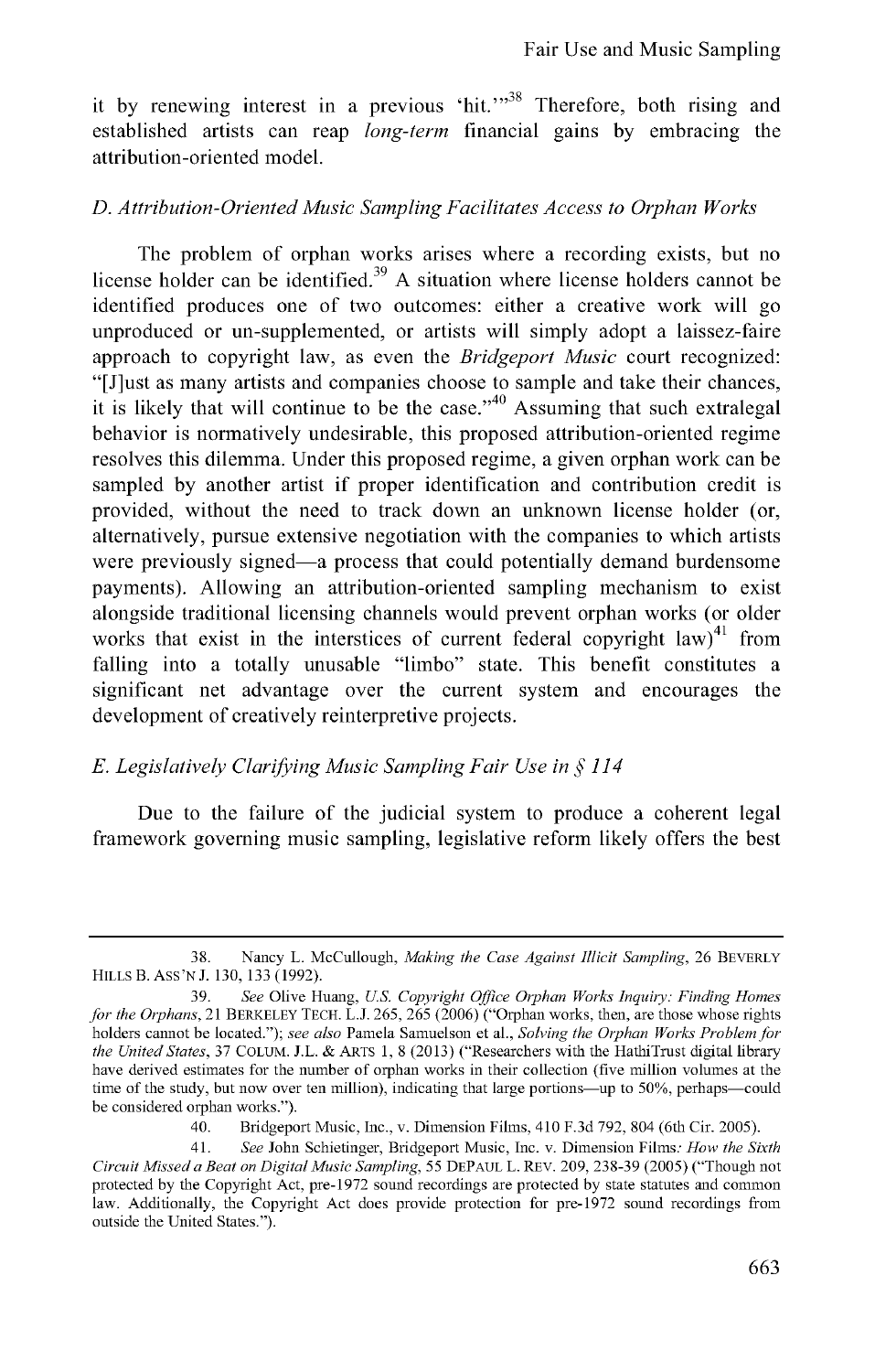<sup>42</sup> pathway forward. The Sixth Circuit acknowledged this overtly in *Bridgeport Music:* "[I]t is easy enough for the record industry, as they have done in the past, to go back to Congress for a clarification or change in the law. This is the best place for the change to be made, rather than in the courts  $\dots$ <sup>43</sup> To halt a potentially endless cycle of circuit splits, prevent judicial reinterpretation as court bench compositions change over **time,44** and reflect cultural changes that have systematically upended the utility of the current regime, the law should be carefully adjusted.45 Accordingly, **I** offer here a possible pathway **by** which such reform might occur.

As a preliminary consideration, any reform to **§** 114(b) of the Copyright Act to liberalize music sampling must include a way to thwart the problem of wholesale reproduction and resale at a lower price point. For example, if The Jurists are selling "Incorporation Station" for **\$1.29** through digital music vendors, something must prevent **DJ** Alito from "sampling" the song wholesale and making it available for \$0.69. Here, *attribution* is not the concern, but explicit *appropriation*.<sup>46</sup> Accordingly, some limiting principles must bound the permissive sampling regime **I** have sketched above.<sup>4</sup>

To address this, **I** tentatively suggest that, where music sampling is concerned, **§** 114(b) be amended to allow for an attribution-oriented sampling regime where *small percentages* of songs are concerned (one might conceivably envision a cutoff at  $5-7\%$  of a given song).<sup>48</sup> Admittedly, the notion of "percentage" is facially ambiguous: for example, one might be

<sup>42.</sup> *Cf* Ponte, *supra* note 22, at 521 ("Congress needs to revise current copyright statutes to specifically address digital sampling, thereby providing clear guidance for the music industry and the courts."); Randy S. Kravis, Comment, *Does a* Song *by Any* Other Name Still Sound *as Sweet?. Digital Sampling and Its Copyright Implications,* 43 AM. U. L. REV. 231, 271 (1993) ("A revision of the [Copyright] Act may thus be the only solution to the sampling dilemma.").

<sup>43.</sup> *Bridgeport Music,* 410 F.3d at 805.

<sup>44.</sup> *Cf* William N. Eskridge & Philip P. Frickey, *Foreword.- Law as Equilibrium,* 108 HARV. L. REV. 26, 81 (1994) (describing the problems of a scenario in which "neither private parties nor Congress can rely on settled law").

<sup>45.</sup> Legislative action as a response to these prevailing trends is by no means unprecedented. *See* ALLEN BARGFREDE **&** CECILY MAK, Music LAW IN THE DIGITAL AGE 87-88 (2009) (observing that "copyright law has been particularly challenged by the Internet... in a particularly painful way in the music industry" and that "updates to copyright law are commonly considered as a response to a specific technology").

<sup>46.</sup> *Cf* Laureyssens v. Idea Grp., Inc., 964 F.2d 131, 140 (2d Cir. 1992), *as amended* (June 24, 1992) ("Copying may be established either by direct evidence of copying or by indirect evidence, including access to the copyrighted work, similarities that are probative of copying between the works, and expert testimony. If actual copying is established, a plaintiff must then show that the copying amounts to an improper appropriation by demonstrating that substantial similarity to protected material exists between the two works.").

<sup>47.</sup> *Cf* Zaharoff, *supra* note 30 ("If you don't get permission: [Il]imit your borrowing .... [R]arely should borrowing a couplet from a long poem or song for noncompetitive purposes, or 250 non-essential words from a book-length work, be deemed infringing.").

<sup>48.</sup> Other reform proposals based on sample length do not specifically parse this vagueness. *See,* e.g., Kenneth M. Achenbach, Comment, *Grey Area. How Recent Developments in Digital Music Production Have Necessitated the Reexamination of Compulsory Licensing for Sample-Based Works,* 6 N.C. J.L. & TECH. 187, 214 (2004).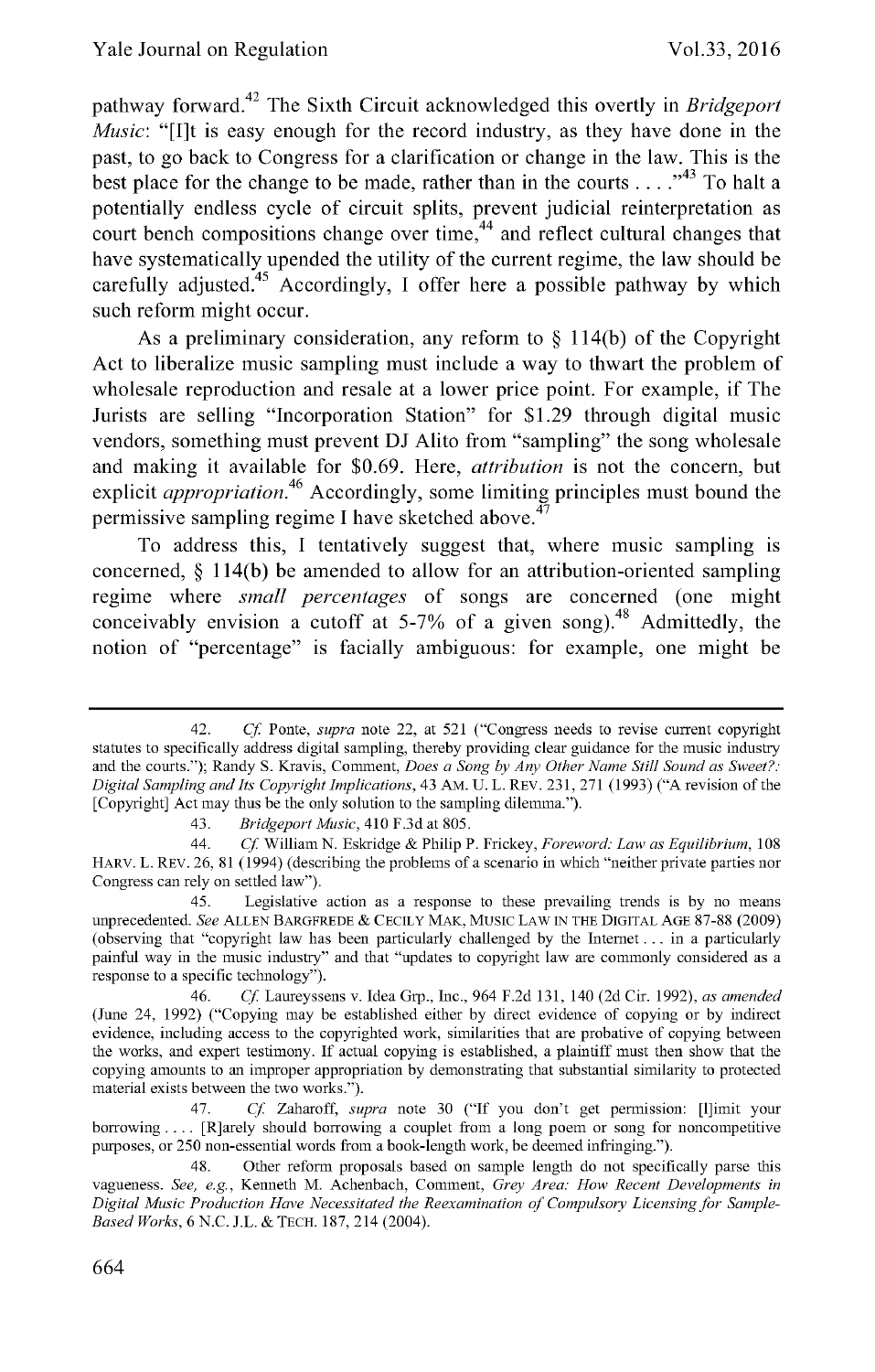required to decide whether this concept refers to the percentage of *notes* sampled, or the percentage of *song time* sampled.<sup>49</sup> Determining such details would likely be an appropriate task for the relevant Congressional subcommittees working in conjunction with industry stakeholders.

Notably, the attribution-oriented approach differs from proposals to expand the scope of de minimis fair use.<sup>50</sup> In the regime I propose, even de minimis fair use would require either attribution or the payment of license fees. The de minimis principle would not operate to preclude proper acknowledgement of the original artist.

In view of these ideas, I accordingly present a draft of a fifth subsection for inclusion under  $\delta$  114(d):

(A) Notwithstanding the provisions above, the exclusive right of the owner of copyright in a sound recording shall not be understood to preclude the ability of other individuals to include sample portions of a sound recording in derivative works. (B) Any sampling which occurs within the scope of section  $114(d)(5)(A)$  shall be:

(i) Limited in duration to 15 seconds or less, or **5%** of the originally sampled work, whichever is shorter, unless otherwise authorized or permitted by the owner of copyright. (ii) Denoted by identification of the original performing artist, or the owner of copyright, as determined by the owner of copyright, within the metadata of the recording that includes such sampling.

(C) The ability of individuals to sample limited portions of a sound recording, with proper attribution, shall not be understood to preclude extant legislation respecting the licensing of sound recordings, in their totality, or in amounts greater than the portions authorized by section  $114(d)(5)(B)(i).$ 

Adjusting the statutory framework of music copyright law in this way sets up a two-pronged regime that balances the interests of creators and rights holders. This reform offers two options—each with its own potential advantages and disadvantages—to artists wishing to use samples. For instance, the attribution-oriented approach might appeal mainly to independent artists and those seeking to use samples for which license holders cannot be found. Conversely, the traditional "paid sample license" approach could be attractive to established artists who would might prefer their songs not be viewed as mashups, but as cohesive productions that just happen to use a stray sample or two (such artists might also plan to release a remix of the original track, featuring more famous contributors, at some subsequent point).

<sup>(5)</sup> Music sampling **-**

<sup>49.</sup> This distinction is significant and warrants further analysis in subsequent work. A "percentage of notes sampled" rule might mean that a significantly larger portion of a slow-tempo song could be sampled than, for instance, one could obtain by sampling a fast-paced electronica song. A "percentage of song time sampled" rule might mean that a significantly larger portion of a particularly long song could be sampled than, for instance, one could obtain by sampling a shorter song.

<sup>50.</sup> See Reuven Ashtar, Theft, Transformation, and the Need of the *Immaterial. A Proposalfor a Fair Use Digital Sampling Regime,* 19 ALB. L.J. SCI. & TECH. 261, 317 (2009) ("[A] sample that has been altered so drastically or is so minute that an average lay audience member would not recognize it, qualifies as non-infringing de minimis use and thus requires no license."); Fontein Brandes, supra note 35, at 127 (arguing along similar lines).

<sup>51.</sup> Section  $114(d)(5)(B)(i)$  outlines a purely hypothetical bright-line standard, and the numbers therein are used for demonstrative purposes only.